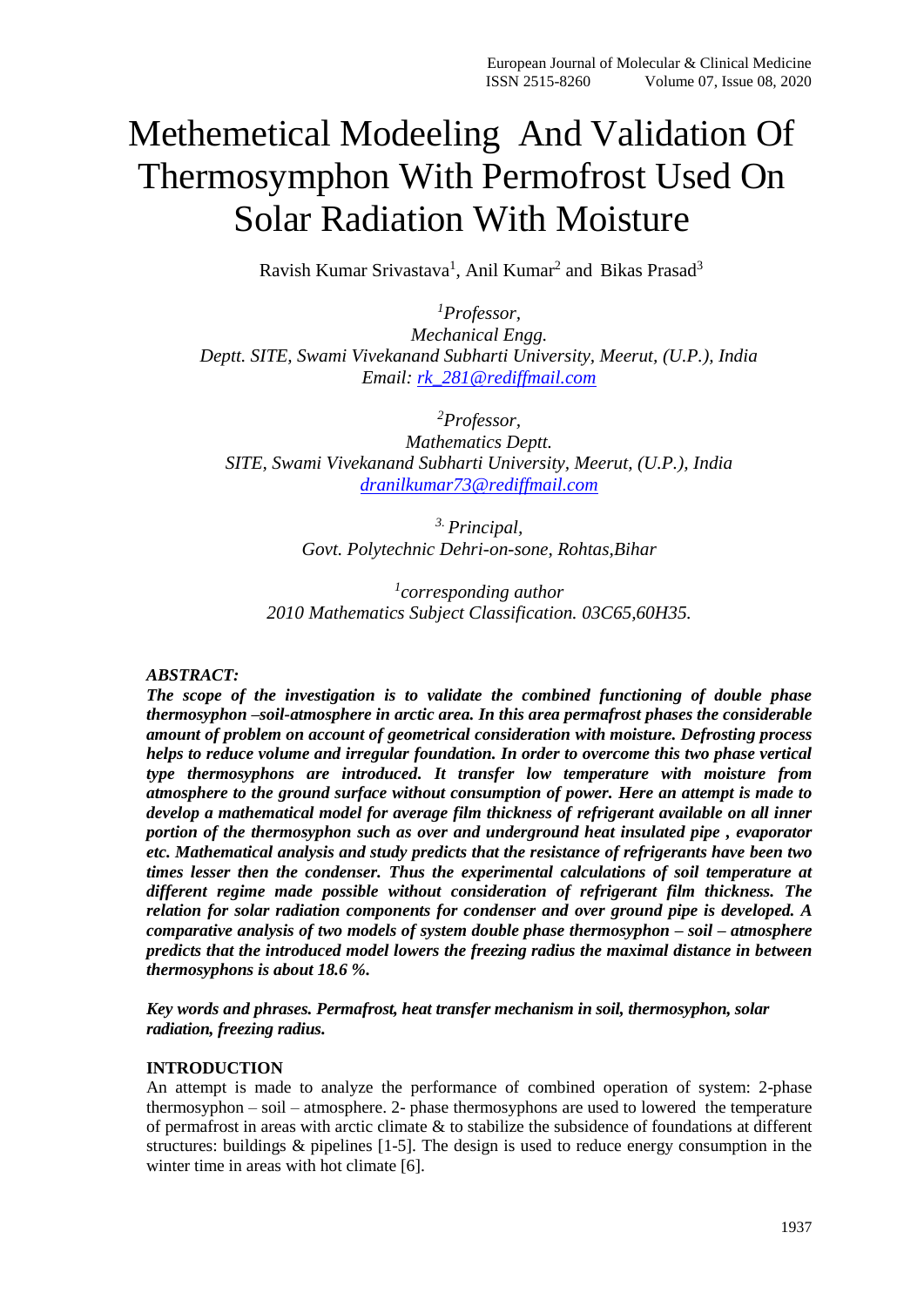The researchers and scientists have been contributed towards the area of vertical thermosyphons, which are discussed in review articles of Jafari, and Jadhav. [7-8]. Haan investigated the methods of thermodynamic computation of vertical thermosyphons [9-10]. Özba investigated the influence of study of fluid to the performance of thermosyphon [11]. Gorelik investigated the influence offering to the heat transmission and performance of thermosyphon [12]. AliK.et al. studied the influence of channel shape to heat transmission [13-15]. On the basis of extensive study there is a gap in the study of their efficiency in permafrost. There is no estimates of the influence of liquid refrigerant film on the soil freezing radius taking into the account real climatic conditions. In the same way, there is no valid formulas  $\&$  studies that allow to estimate the effect of solar radiation i.e. (Direct, diffuse, & reflected) on the freezing radius. This is probably due to the fact that the value of solar radiation in the Arctic is low. The micro level work to calculate the freezing radius is the work of Gorelik Ya.B. [12]. Therefore, everywhere , the comparison of the introduced model and the model in [12] was developed.

In present study the mathematical model is developed to investigate the model:

1) Mathematical model developed to analyze the thermal regime of the soil around of a vertical two-phase thermosyphon with moisture.

2) Method for calculating the absorbed solar radiation by the condenser & overground pipe taking into account the available irradiance data;

3) Investigating the analytical deviation of soil freezing near thermosymphon excluding thermal resistance of liquid film of refrigerant near the inner place of the surface.

4) Estimating the difference in the calculation of soil freezing radius around different type of radiation [12].



#### **2. MATERIAL AND METHODS**

**Figure 1.** Figure of modified two-phase thermosyphon

The mathematical model is represented here on the basis of given assumption: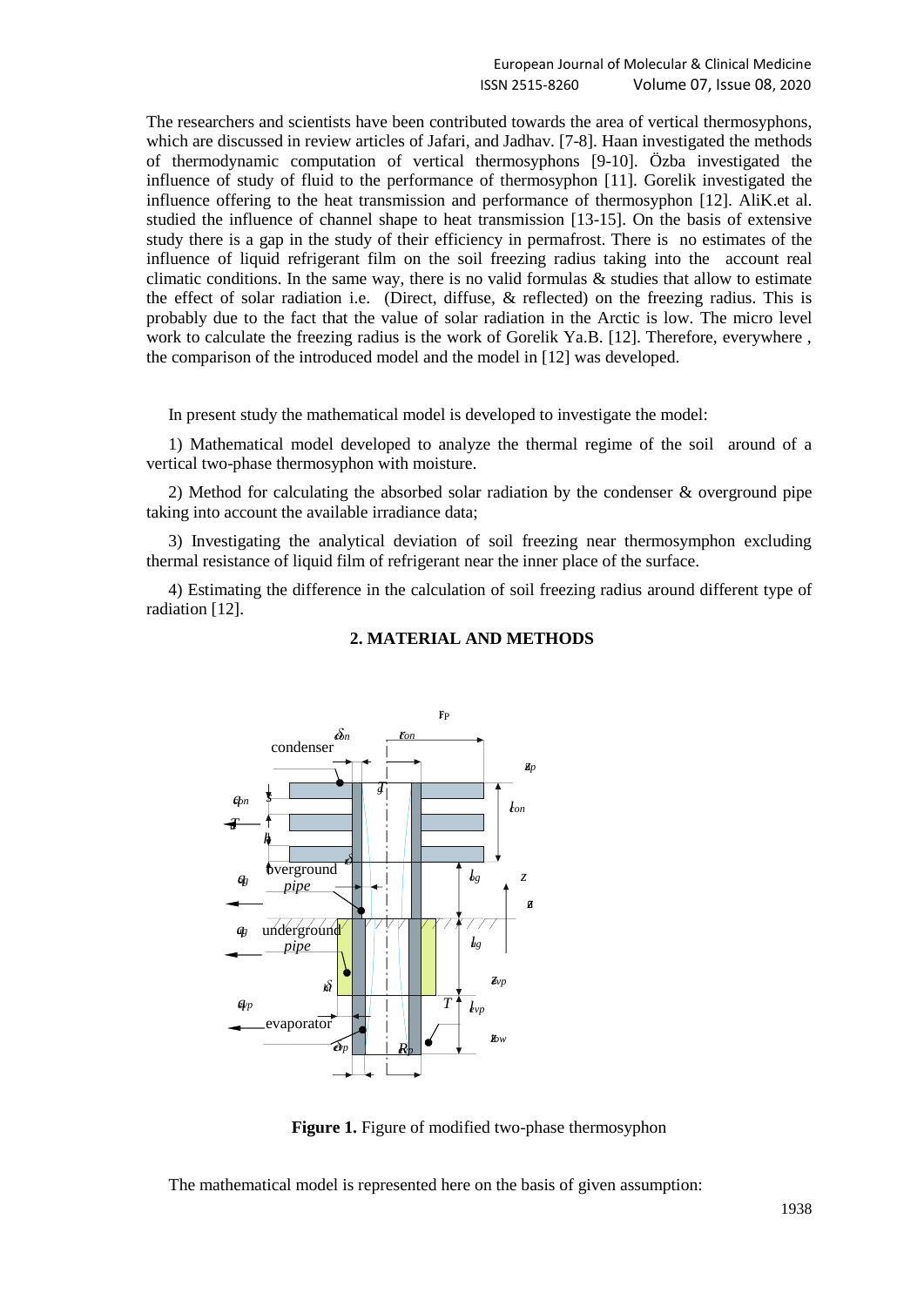1) The nature of heat transfer in the thermosyphon is quasi-stationary.

2) Nusselt number is the deciding factor of quantity of liquid film.

*z*

3) Refrigerant vapor is insignificant on account of supercooling, interns it is possible to equate the heat flux to the rate of evaporation-condensation taking into account the heat of phase transition.

In the mathematical modeling the basic heat balance equation for thermosymphon is used :

$$
\int_{z_{low}}^{z_{up}} Q_t dz - e_{sun} - m = 0
$$
\n(1)

On the basis of construction shown in fig  $1$ , the thrmosymphon is divided in to four parts :

1) At the condition of refrigerant vapor condensation , heat transfer to the atmosphere through condenser

2) A considerable small amount of heat transfer to the atmosphere from the ground pipe surface it helps to rise condenses over the snow cover.

3) The transfer of liquid refrigerant to the bottom without heat losses is possible by underground pipes.

4) When refrigerant evaporates, Evaporator extract heat from the soil.

Then equation (1) can be termed as the sum of heat balance :  
\n
$$
\left(Q_{con}L_{con}+Q_{og}L_{og}\right)+\int_{z_{evp}}^{z_0}Q_{ug}dz+\int_{z_{down}}^{z_{evp}}Q_{ug}dz-e_{sun}-m=0
$$
\n(2)

Through Newton's law of cooling equation 2 can be written as based on the parameter like

change in temperature in between primary temperature and gaseous phase of refrigerator:  
\n
$$
(k_{con}L_{con} + k_{og}L_{og})(t_g - t_{air}) + k_{ug}\left(t_gL_{ug} - \int_{z_{evp}}^{z_0} t dz\right) +
$$
\n
$$
k_{evp}\left(L_{evp}t_g - \int_{z_{down}}^{z_{evp}} t dz\right) - e_{sun} - m = 0
$$
\n(3)

From equation (3) one can obtain the temperature of gaseous phase of refrigerator:  
\n
$$
t_{\rm g} = \frac{\left(k_{\rm con}L_{\rm con} + k_{\rm og}L_{\rm og}\right) t_{\rm air} + k_{\rm ug}\int_{z_{\rm exp}}^{z_0} t dz + k_{\rm exp}\int_{z_{\rm low}}^{z_{\rm exp}} t dz + e_{\rm sun}}{k_{\rm con}L_{\rm con} + k_{\rm og}L_{\rm og} + k_{\rm ug}L_{\rm ug} + k_{\rm exp}L_{\rm exp}}
$$
\n(4)

By using equation (4), calculate the heat flux in the zone of interaction between the thermosyphon & soil:

$$
Q_{evp} = k_{evp} \left( t_g - t_{soil} \right)
$$
\n
$$
Q_{ug} = k_{ug} \left( t_g - t_{soil} \right)
$$
\n(6)

The basic equations for heat transfer coefficients k*con*, k*og*, k*ug*, k*evp* at all segment of thermosyphon:

thermosyphon:  
\n
$$
k_{con} = \left(\frac{L_{con}}{N(\tau_n s_n + 2\pi r_{con} H \lambda r \theta \omega)} + \frac{1}{2\pi \eta_{con}} ln\left(\frac{r_{con}}{r_{con} - \psi_{con}}\right) + \frac{1}{2\pi \eta_{rf}} ln\left(\frac{r_{con} - \psi_{con}}{r_{con} - \psi_{con} - \psi_{rea}}\right)\right)^{-1}
$$
\n(7)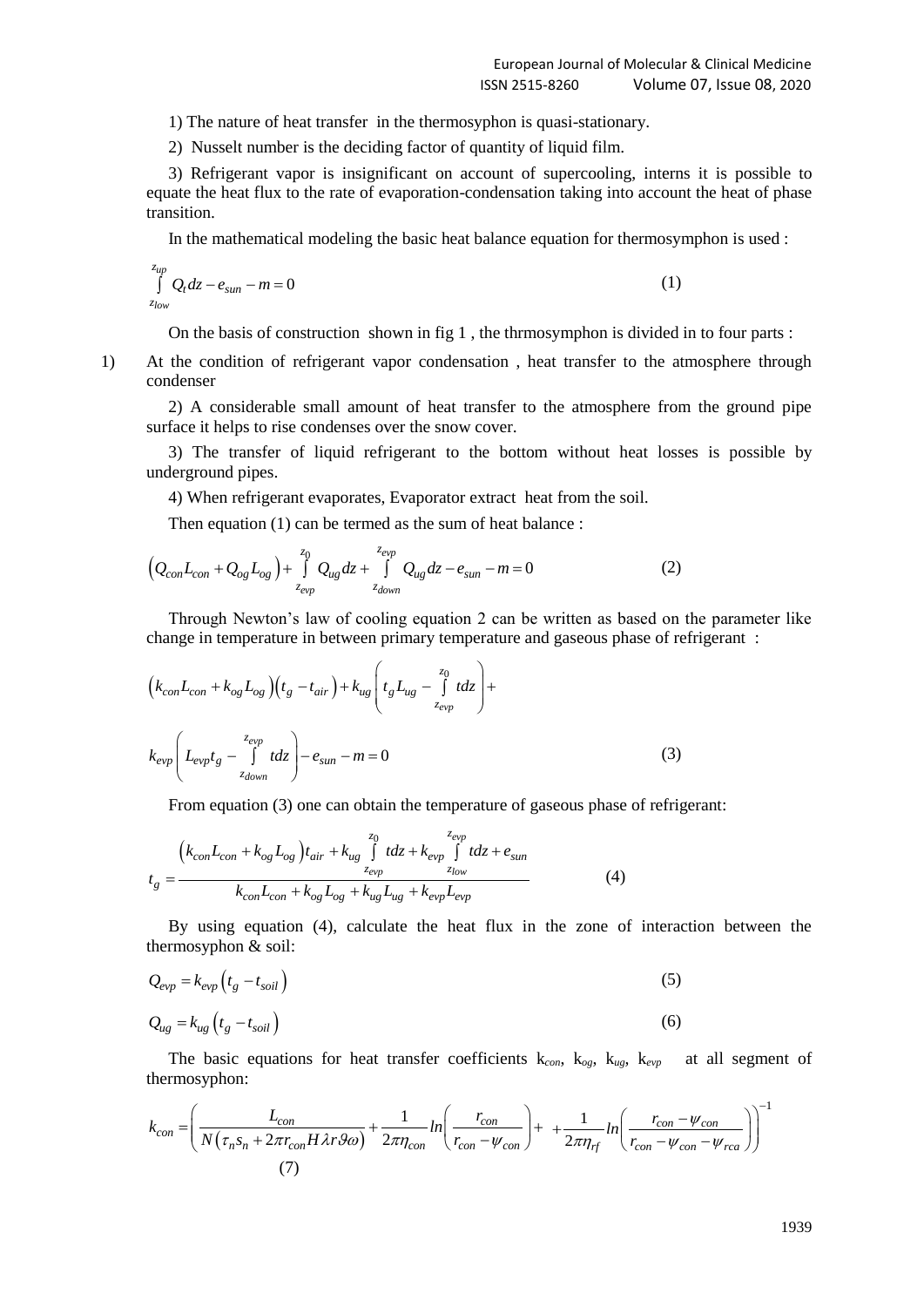$$
k_{\text{vz}} = \left(\frac{1}{2\pi\eta_{\text{cow}}} \ln\left(\frac{r_{\text{cow}}}{r_{\text{cow}} - \psi_{\text{cow}}}\right) + \frac{1}{2\pi\eta_{rf}} \ln\left(\frac{r_{\text{cow}} - \psi_{\text{cow}}}{r_{\text{cow}} - \psi_{\text{cow}}}\right)^{-1}
$$
(8)  
\n
$$
k_{\text{vz}} = \left(\frac{1}{2\pi\eta_{1i}} \ln\left(\frac{r_{\text{cyc}} + \psi_{\text{fw}}}{r_{\text{cyc}}}\right) + \frac{1}{2\pi\eta_{\text{cyc}}} \ln\left(\frac{r_{\text{cyc}}}{r_{\text{cyc}} - \psi_{\text{cow}}}\right)^{-1}
$$
(9)  
\n
$$
k_{\text{vz}} = \left(\frac{1}{2\pi\eta_{1i}} \ln\left(\frac{r_{\text{cyc}} - \psi_{\text{cyc}}}{r_{\text{cyc}} - \psi_{\text{cyc}}}\right)\right)^{-1}
$$
(9)  
\n
$$
k_{\text{cyc}} = \left(\frac{1}{2\pi\eta_{\text{cyc}}} \ln\left(\frac{r_{\text{cyc}} - \psi_{\text{cyc}}}{r_{\text{cyc}}} - \psi_{\text{cyc}}\right) + \frac{1}{2\pi\eta_{rf}} \ln\left(\frac{r_{\text{cyc}} - \psi_{\text{cyc}}}{r_{\text{cyc}} - \psi_{\text{cyc}} - \psi_{\text{cyc}}}\right)^{-1}
$$
(10)  
\n
$$
\omega = \frac{k_1(\phi_{\text{cow}}) \alpha_\phi - i_1(\mathcal{G}_{\text{cow}}) b_\omega - m}{K_0(\mu R_{\text{cav}}) \alpha_\phi + i_0(\phi_{\text{cav}}) b_\omega - m}
$$
(11)  
\n
$$
\omega = \frac{k_1(\phi_{\text{cow}}) \alpha_\phi - i_1(\mathcal{G}_{\text{cow}}) b_\omega}{2r_{\text{cov}}} (5\pi_\phi)
$$
(12)  
\n
$$
\sigma_\phi = \sqrt{2\tau_r / \eta_R H}
$$
(14)  
\n
$$
s_\phi = 2\pi r_{\text{cow}} S
$$
(15)  
\n<math display="block</math>

$$
+\frac{1}{2\pi\eta_{Rf}}\ln\left(\frac{e_{vp} + e_{vp}}{r_{evp} - \psi_{evp} - \psi_{rua}}\right)\right)
$$

$$
k_{evp} = \left(\frac{1}{2\pi\eta_{evp}}ln\left(\frac{r_{evp}}{r_{evp}-\psi_{evp}}\right) + \frac{1}{2\pi\eta_{rf}}ln\left(\frac{r_{evp}-\psi_{evp}}{r_{evp}-\psi_{evp}-\psi_{rev}}\right)\right)^{-1}
$$
(10)

$$
\omega = \frac{k_1(\phi r_{con})a_{\phi} - i_1(\mathcal{F}_{con})b_{\omega}}{K_0(\mu R_{con})a_{\psi} + I_0(\phi r_{con})b_{\omega}} - m
$$
\n(11)

$$
A_{\omega} = \eta_r \phi i_1 (\phi r_R) + \tau_R i_0 (\phi r_R)
$$
 (12)

$$
B_{\omega} = \eta_r \omega k_1 \left( \mathcal{G}r_R \right) - \tau_R k_0 \left( \mathcal{G}r_R \right) \tag{13}
$$

$$
\phi = \sqrt{2\tau_r/\eta_R H} \tag{14}
$$

$$
s_N = 2\pi r_{con} S \tag{15}
$$

$$
\tau_r = 0.036 \frac{\eta_a}{2r_R} \left(\frac{2r_R v_a}{v_a}\right)^{0.8} \left(\text{pr}_a\right)^{0.42} \tag{16}
$$

$$
\tau_r = 0.022 \frac{\eta_a}{2r_R} \left(\frac{2r_R v_a}{v_a}\right)^{0.8} (\text{Pr}_a)^{0.4} \tag{17}
$$

$$
\tau_n = 0.025 \frac{\eta_a}{2r_{con}} \left(\frac{2r_{con}v_a}{v_a}\right)^{0.8} (\text{pr}_a)^{0.38} \tag{18}
$$

Equations (11) - (14) are generated based on heat equation in thin ring plate, under boundary conditions, first type on the inner radius of the ring & third one on the other surfaces.

In equations (7) - (10), the average thickness of the film of the refrigerant in different parts of thethermosyphon*δrca*, *δroa*, *δrua*, *δrea*

The Nusselt no for film thickness:

$$
\frac{\partial j}{\partial z} = -\frac{q_t}{L_{rf}}\tag{19}
$$

The flow of liquid refrigerant can be found as a result of solving the approaching of Navier-Stokes equation for the free movement of fluid by gravity on a vertical surface:

$$
J = \rho_{RF} 2\pi \left( r - \psi \right) \frac{g \psi_r^3}{3v_{RF}} \tag{20}
$$

The expression for the film thickness: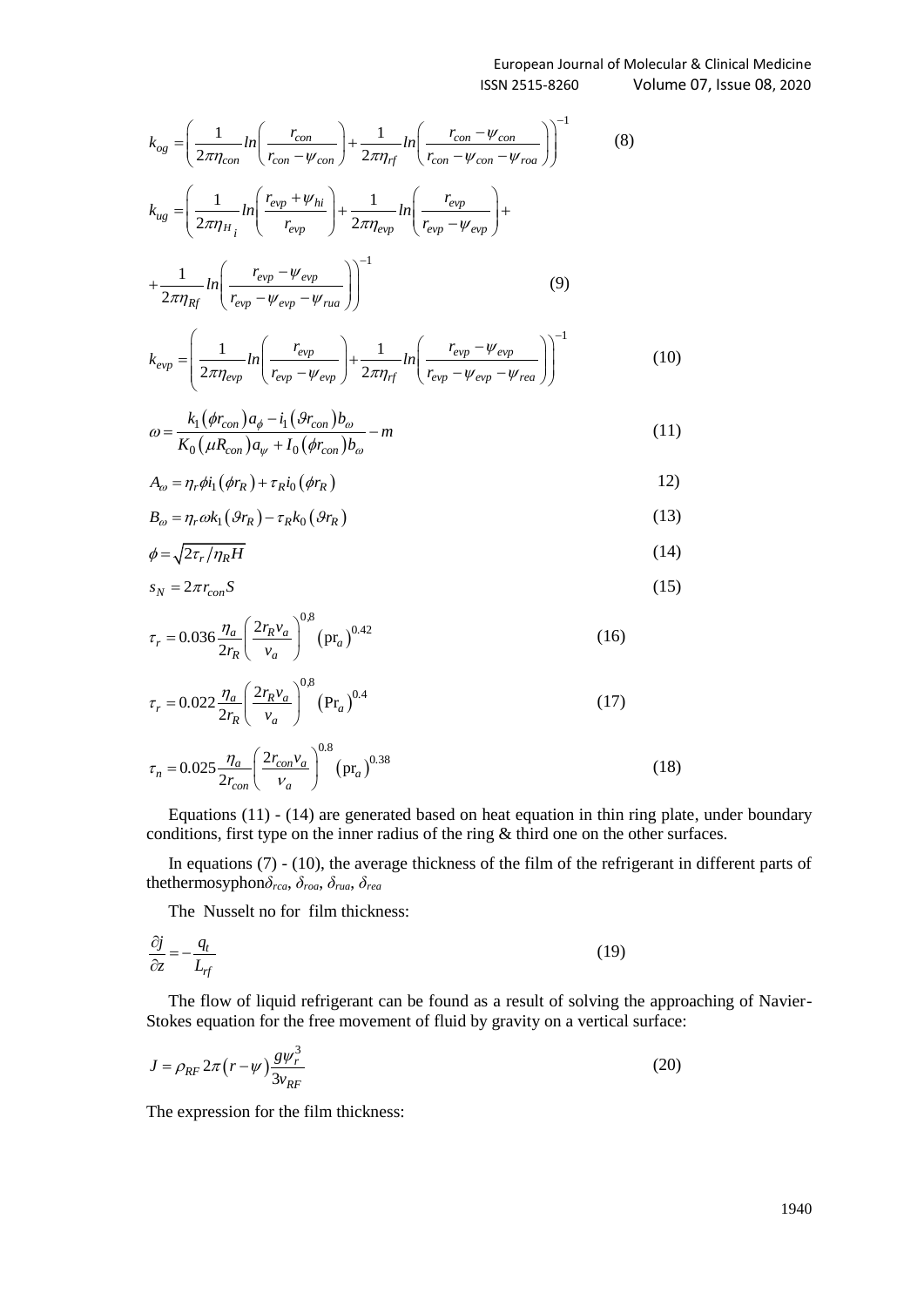$$
\psi_r = \left\{ \psi_{r0}^3 + \frac{-3Qv_{RF}(Z - Z_0)}{\rho_{RF} g 2\pi (r - \psi) l_{RF}} \right\}^{\frac{1}{3}}
$$
(21)

The average film thickness can be found from equation (21):  
\n
$$
\psi_{RA} = \frac{\rho_{RF} g 2\pi (r - \psi) l_{RF}}{-3Qv_{RF} (Z - Z_0)} \left( \frac{3}{4} \left( \psi_{r0}^3 + \frac{-3Qv_{RF} (Z - Z_0)}{\rho_{RF} g 2\pi (r - \psi) l_{RF}} \right)^{\frac{4}{3}} - \frac{3}{4} \psi_{r0}^4 \right)
$$
\n(22)

Then we derived the average film thickness for each section:

$$
\psi_r = \left\{\psi_{r,0}^2 + \frac{-3Qv_{RF}(Z - Z_0)}{\rho_{RF} g 2\pi (r - \psi)l_{RF}}\right\}^{\text{3}}
$$
\n(21)  
\nThe average film thickness can be found from equation (2):  
\n
$$
\psi_{RA} = \frac{\rho_{RF} g 2\pi (r - \psi)l_{RF}}{-3Qv_{RF}} \left( \frac{3}{2} \left[ \psi_{r,0}^2 + \frac{-3Qv_{RF}(Z - Z_0)}{\rho_{RF} g 2\pi (r - \psi)l_{RF}} \right]^\frac{4}{3} - \frac{3}{4} \psi_{r,0}^4 \right]^{\text{4}}
$$
\n(22)  
\nThen we derived the average film thickness for each section:  
\n
$$
\psi_{rca} = \frac{3}{4} \left[ \frac{3k_{ox}(t_z - t_{as})v_{rf}l_{con}}{\rho_{RF} g 2\pi (r_{con} - \psi_{con})l_{rf}} \right]^\frac{1}{3} - \frac{3}{4} \psi_r, \qquad (23)
$$
\n
$$
\psi_{rca} = \frac{\rho_{RF} g 2\pi (r_{con} - \psi_{con})l_{rf}}{3Qv_{RF}l_{reg}} \cdot \left( \frac{3}{4} \left[ \psi_{re}^2 + \frac{3k_{ox}(t_z - t_{as})v_{rf}l_{og}}{\rho_{f} g 2\pi (r_{con} - \psi_{con})l_{RF}} \right]^\frac{4}{3} - \frac{3}{4} \psi_{re}^4 \right)
$$
\n(24)  
\n
$$
\psi_{rca} = \frac{3}{4} \psi_{rca}, \qquad (25)
$$
\nEquation (25) considers that the section is insulated & very small heat flow. Equation (26) by  
\nobtained from (22) here the direction of integration is changed: at the stationary region the film  
\nequation (27) here is: equations (7) - (10) can be obtained. It is noted that the  
\ncalculation sequence is: equations (7) - (10) can be obtained. It is noted that the  
\ncalculation sequence is (3) - (26) stop changing. Statement No 1 solved.  
\nThus, all the unknown value from equations (7) - (10) can be obtained. It is noted.  
\nThus, all the unknown value from equations (7) - (10) can be obtained. If the initial value (24) is  
\nthe direction of the surface of the flux of the system is 0.1 solved.  
\nAnother method to

 $W_{rua} \approx W_{roa}$ ,  $\approx \psi_{roa},$  (25)

$$
\psi_{rea} = \frac{3}{4} \psi_{rua} \,. \tag{26}
$$

Equation (25) considers that the section is insulated  $\&$  very small heat flow. Equation (26) y obtained from (22) here the direction of integration is changed: at the stationary region the film thickness at bottom is 0.

Thus, all the unknown value from equations  $(7)$  -  $(10)$  can be obtained. It is noted that the calculation sequence is : equations (7) - (18), & (4), then (23) - (26). At this stage, the iteration cycle is repeated, until the values (23) - (26) stop changing. Statement No 1 solved.

Another method to analyze the absorbed solar radiation *Esun i*s discussed here. At the initial stage source data is required. Under the normal cloud condition, direct solar radiation on horizontal plane normal to the surface & diffuse only on horizontal surface. [16]

Direct solar radiation flux on the vertical surface :

$$
s_v = \sqrt{s_{sun}^{'2} - s_{sun}^2}
$$
 (27)

One can analyse direct vertical irradiance as :

$$
e_s = \gamma_{con} 2r_R L_{con} \sqrt{s_{sun}^2 - s_{sun}^2}
$$
 (28)

The analysis of the flux of diffuse & reflected solar radiation is very difficult. Consider the schematic on Fig. 2: A condenser with radius  $R_r$  is irradiated by diffuse solar radiation from the height *Ha*. At this stage it is not assume the value of *Ha*.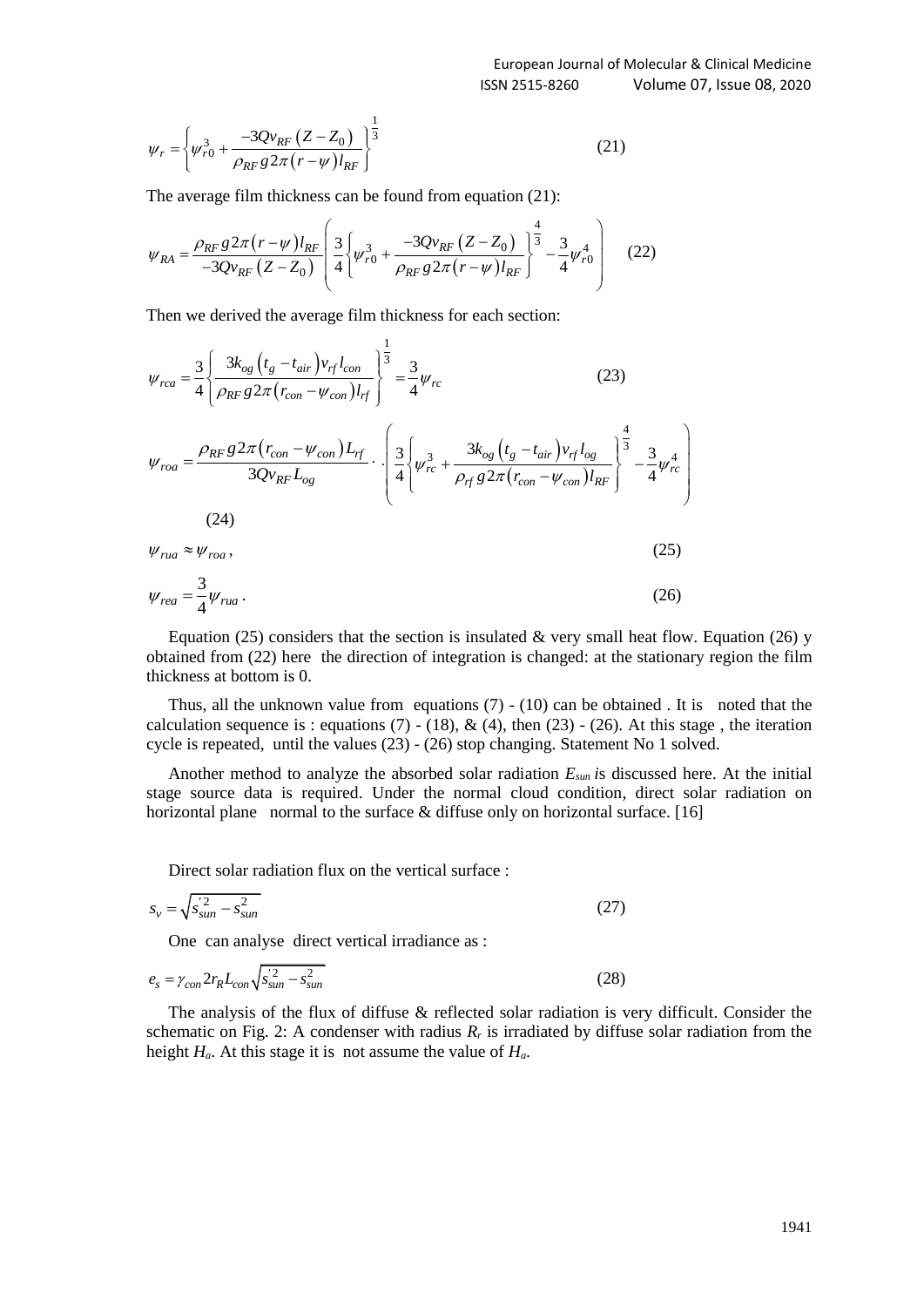

**Figure 2. The fig for calculation of absorbed sun radiation by condenser & overground pipe**

The area of the infinitesimal element of the cylindrical surface of the condenser:

$$
df_{con} = r_R d\theta dl_{con} \tag{29}
$$

In accordance with Lambert's law, one can obtained the density of the energy flow on a condenser:

$$
de_d^2 = \varepsilon_{con} \frac{G_{sun}}{\pi} df_a \cos(\varphi_a) d\Omega \tag{30}
$$

The solid angle :

$$
d\Omega = \frac{\cos(\varphi_{con})}{|r|^2} df_{con}
$$
\n(31)

After integrating (30) & taking in account (29) upon the surface of the sky in the direction

where solar radiation fall on the 
$$
dF_{con}
$$
 surface:  
\n
$$
de_d = \varepsilon_{con} \frac{G_{sun}}{\pi} \left\{ \int_{0}^{\infty} \int_{0}^{\pi} \frac{\cos(\varphi_a)\cos(\varphi_{con})}{|r|^2} d\omega \, r dr \right\} d f_{con}
$$
\n(32)

After integration:

$$
de_d = \frac{\pi}{4} \varepsilon_{con} G_{sun} df_{con}
$$
\n(33)

Absorbed energy of diffuse solar radiation from relation  $(33)$  &  $(29)$ :

$$
e_d = \frac{\pi}{4} \varepsilon_{con} G_{sun} \left( 2\pi r_R L_{con} \right) \tag{34}
$$

The flux of reflected solar radiation:

$$
e_{ref} = \frac{\pi}{4} \varepsilon_{con} a_{surf} q_{sun} (2\pi r_R L_{con})
$$
\n(35)

$$
q_{sun} = G_{sun} + s_{sun} \tag{36}
$$

Energy absorbed by condenser butt is:

$$
e_r = \varepsilon_{con} q_{sun} \pi r_R^2 \tag{37}
$$

On Summation of (28), (34), (35)  $\&$  (37) for condenser  $\&$  the over ground pipe, It provides

the for absorbed solar radiation by thermosyphon:  
\n
$$
e_{sun} = \varepsilon_{con} q_{sun} \pi r_R^2 + 2\sqrt{s_{sun}^2 - s_{sun}^2} \left( \gamma_{con} r_R L_{con} + \gamma_{og} r_{con} L_{og} \right) +
$$

1942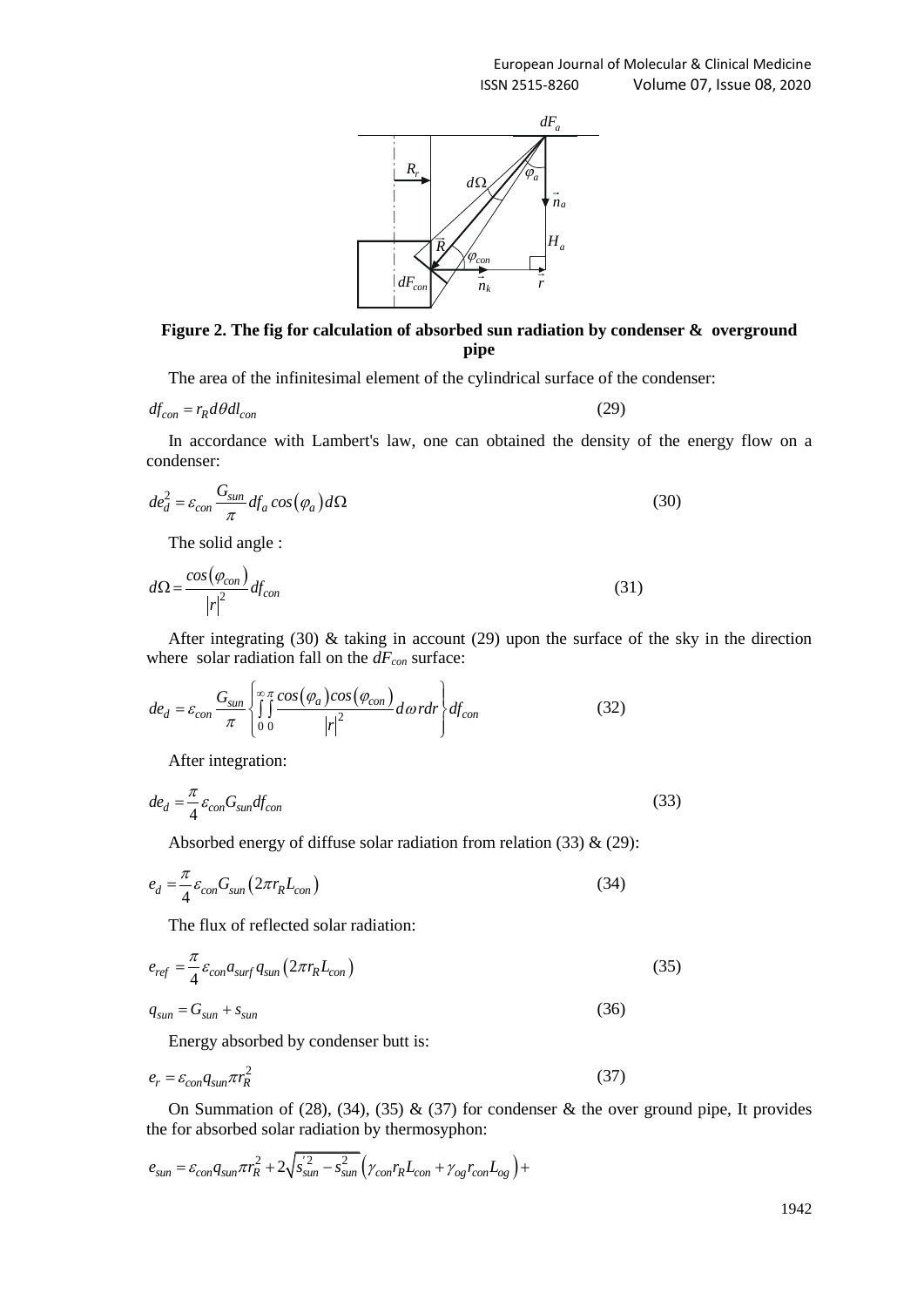$$
+\pi\frac{\pi}{2}\Big(G_{sum}+a_{surf}q_{sun}\Big)\Big(r_R L_{con}\gamma_{con}+r_{con}L_{og}\gamma_{og}\Big)
$$
\n(38)

Equation (38) consider the absorption as direct, diffuse  $\&$  reflected solar radiation over ground part of thermosyphon. ProblemNo 2 solved.

Another, a mathematical analysis for the soil freezing radius around thermosyphon, Is performed by using the classical example (Fig. 3). By reducing the temperature  $(t_{BF}-0.5)$ <sup>o</sup>C increases the strength & deformation properties of soil & is necessary for foundation in zone of discontinuous distribution of permafrost soils.

The aim of the analysis is determine the freezing radius  $r_f$ . The calculations is performed by using the introduced model & method, [12].



**Figure 3. The calculation scheme for determining the radius of freezing around thermosyphon**

The statement is analyzed by axis symmetric methodology. Thermosyphon is on the axis  $r =$ 0. The parameters of the thermosyphon are given in Table 1. The thermosyphon in total length of 8m,built up of MS, & filled up by ammonia. Soil properties are given in Tables 2-3. Atmospheric conditions as in Delhi & are shown in Table 4. The solar radiation parameters are given in Table 5.

Nonlinear heat equation is used for the mathematical investigation [17]:

$$
\left(\rho_{soil}C_{soil} + l_W \frac{\partial \rho_w}{\partial T}\right) \frac{\partial T}{\partial t} = \nabla \cdot (\eta_{soil} \nabla T)
$$
\n
$$
\vec{Q}_{inW} \cdot \left(-\vec{n}_{surf}\right) = A_{surf}\left(t_{air} - t\right) + \left(1 - a_{surf}\right)q_{sun} + \gamma_{surf}\sigma_0\left(b_{air}t_{air}^4 - t^4\right)
$$
\n(40)

The methodology for analyzing thermal conductivity  $\&$  isobaric heat capacity using equations [18-20].

| $\mathcal{L}_{con}$ | $\mathcal{L}_{og}$  | $L_{ug}$  | $\iota_{evp}$  | rR    |
|---------------------|---------------------|-----------|----------------|-------|
| 1.0                 | $\cdot$             | 4.0       | 3.0            | 0.2   |
| $r_{con}$           | $\mathcal{O}_{con}$ | $r_{evp}$ | $\delta_{evp}$ |       |
| 0.0168<br>÷         | 0.0035              | 0.0168    | 0.0035         | 0.002 |

#### **Table 1. Thermosyphon construction parameters.**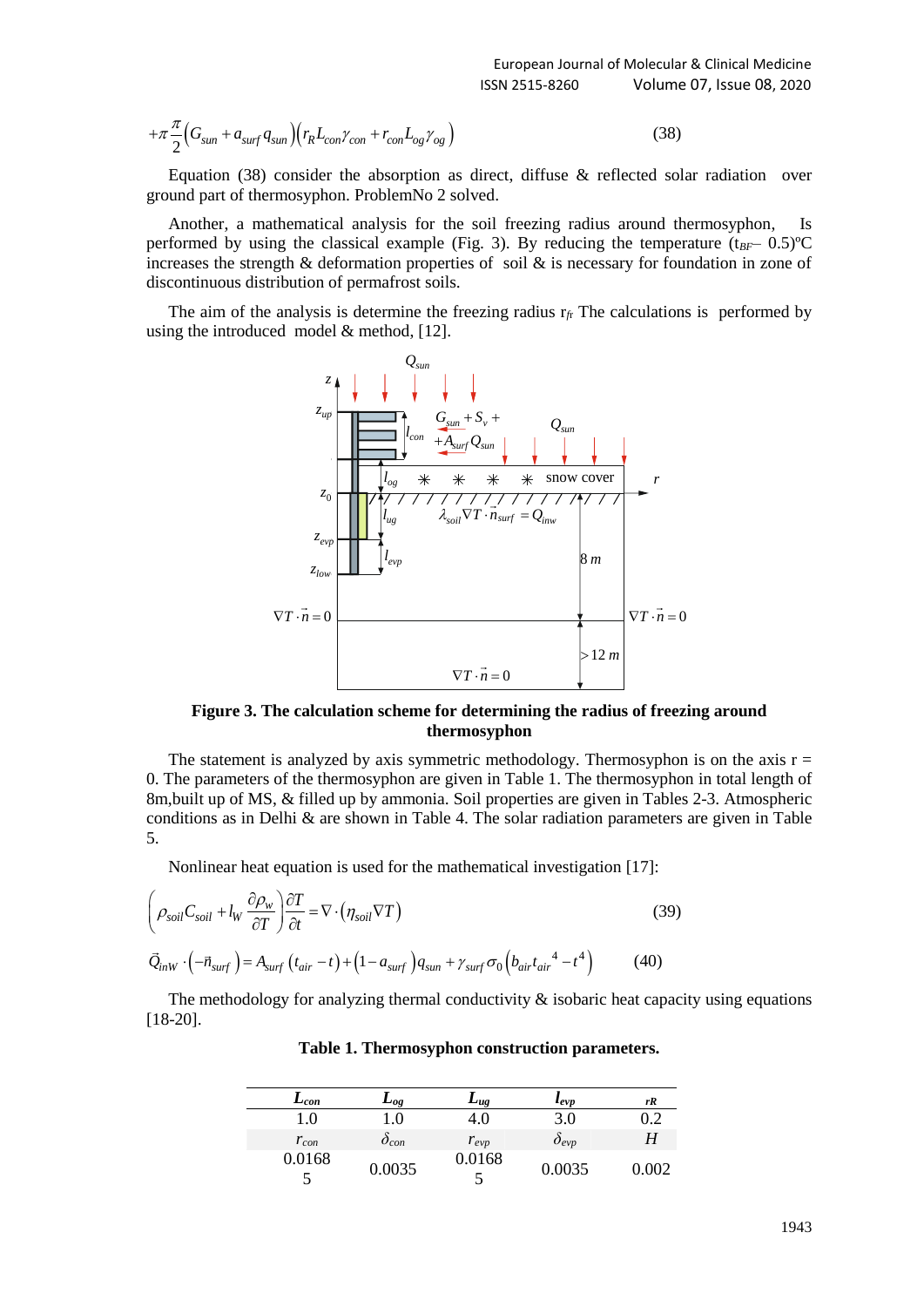#### European Journal of Molecular & Clinical Medicine Volume 07, Issue 08, 2020

| S          | $\gamma_{con}$  | $\gamma_{og}$ | $\eta$ con | $n_{R}$     |
|------------|-----------------|---------------|------------|-------------|
| 0.01       | 0.9             | 0.9           | 40         | 40          |
| $\eta$ evp | n <sub>hi</sub> | $\delta_{hi}$ | $n$ rf     | $\rho_{rf}$ |
| 40         | 0.06            | 0.02<br>5     | 0.50<br>6  | 639         |
| $v_{rf}$   | $L_{rf}$        |               |            |             |
| 2.73       | 1.26            |               |            |             |
| $e-7$      | $2e + 6$        |               |            |             |

#### **S o i l Typ e**  $c_{th}$   $c_{fr}$  $\eta_t$ *h*  $\pmb{\eta}$ *fr*  $\pmb{\eta}$ *b f t i n t* 1 San d 1 2 6 0 9 5 0 2. 5 7 2. 8 3 - 0 . 3 0 . 3 2 Clay loa m 1 4 8 7 1 1 2 5 1 . 5 5 1 . 8 8 - 0 . 1 0 , 8 **Table 3. Physical properties of soils. S o i l Typ e** *ρs oil ρs k ρw ,tot ρw ,ma x ρ w , n f* 1 San d 2 1 2 5 1 8 0 0 3 2 5 3 2 5 0 2 Clay loa m 2 1 5 7 1 8 0 0 3 5 7 3 5 7 1 2 0

## **Table 2. Thermal properties of soils.**

#### **Table 4. Climate & show cover.**

| M                       |                   |                |                               |                                            |
|-------------------------|-------------------|----------------|-------------------------------|--------------------------------------------|
| $\bf{0}$<br>$\mathbf n$ | $t_{air}$         | $v_{air}$      | $\boldsymbol{\varPsi}_{\!sn}$ | $\rho_{sn}$                                |
| t<br>$\mathbf h$        |                   |                |                               |                                            |
| $\mathbf{1}$            | 22                | 5.2            | 39.<br>6                      | 220                                        |
| $\overline{2}$          | $\mathbf{1}$<br>7 | 7              | 3<br>8                        | $\begin{array}{c} 2 \\ 3 \\ 5 \end{array}$ |
|                         | 6                 | 9              | $\boldsymbol{0}$              |                                            |
| 3                       | 1<br>8            | 5              | $\overline{4}$<br>3           | $\overline{\mathbf{c}}$<br>$\overline{4}$  |
|                         | 6                 | $\overline{2}$ | O                             | $\overline{4}$                             |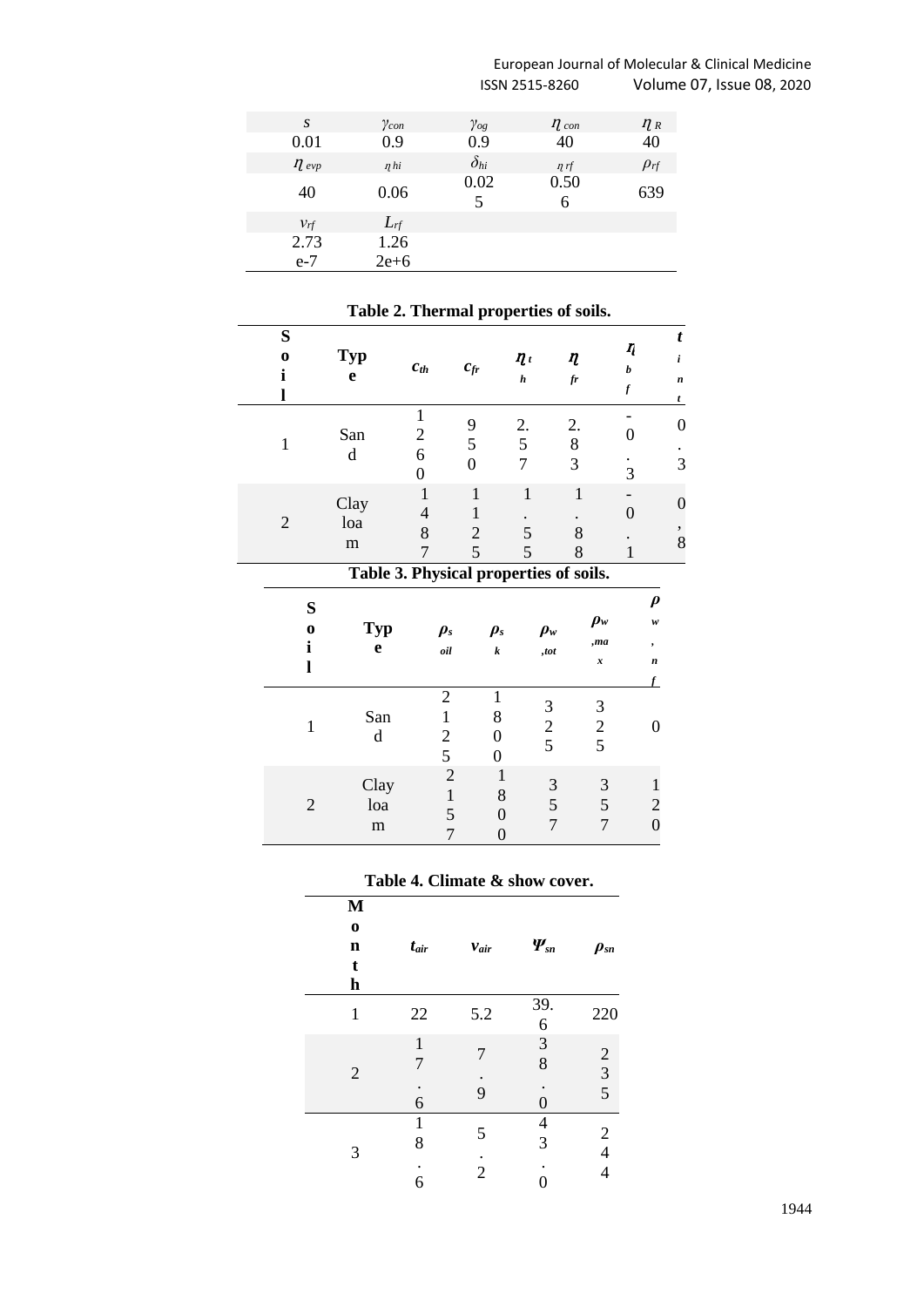| $\overline{4}$ | $\frac{1}{2}$                  | $\overline{\mathcal{L}}$ | $rac{3}{5}$      | $\begin{array}{c} 2 \\ 7 \\ 2 \end{array}$ |
|----------------|--------------------------------|--------------------------|------------------|--------------------------------------------|
|                | $\frac{7}{3}$                  | $\frac{1}{9}$            | $\dot{0}$        |                                            |
|                |                                | $\overline{3}$           | $\overline{7}$   | $\frac{3}{4}$                              |
| 5              |                                |                          |                  |                                            |
|                | $\frac{7}{4}$                  | $\frac{0}{7}$            | $\frac{1}{2}$    |                                            |
| 6              |                                |                          |                  | $\overline{0}$                             |
|                | $\frac{9}{1}$                  | $\frac{1}{7}$            | $\dot{0}$        |                                            |
|                |                                |                          |                  |                                            |
| 7              |                                | 3                        | $\overline{0}$   | $\begin{array}{c} 1 \\ 3 \\ 7 \end{array}$ |
|                | $\frac{1}{0}$                  | $\frac{1}{7}$            | $\frac{1}{7}$    |                                            |
|                |                                |                          |                  |                                            |
|                | 9                              | 5                        | $\boldsymbol{0}$ |                                            |
| 8              |                                |                          | $\frac{1}{4}$    | $\begin{array}{c} 2 \\ 0 \\ 3 \end{array}$ |
|                | $\frac{1}{9}$                  | $\frac{1}{5}$            | $\overline{4}$   |                                            |
|                | $\overline{\mathcal{L}}$       | $\overline{5}$           | $\overline{1}$   |                                            |
| 9              |                                |                          |                  | $\boldsymbol{0}$                           |
|                | $rac{1}{3}$                    | $\frac{1}{5}$            | $\frac{1}{1}$    |                                            |
| $\mathbf{1}$   |                                | $\overline{7}$           | 3                |                                            |
| $\overline{0}$ |                                | $\frac{1}{7}$            | $\frac{1}{4}$    | $\begin{array}{c} 1 \\ 4 \\ 5 \end{array}$ |
|                | $\frac{8}{1}$                  |                          |                  |                                            |
|                |                                | 7                        | $\frac{2}{1}$    | $\mathbf{1}$                               |
| $\frac{1}{1}$  |                                | $\frac{1}{8}$            |                  | $\begin{array}{c} 7 \\ 8 \end{array}$      |
|                |                                |                          |                  |                                            |
|                | $\frac{1}{5}$<br>$\frac{1}{7}$ | $\overline{\mathcal{L}}$ | $\frac{1}{2}$    |                                            |
| $\frac{1}{2}$  |                                |                          |                  | $\begin{array}{c} 2 \\ 2 \\ 9 \end{array}$ |
|                |                                |                          |                  |                                            |
|                | $\frac{1}{7}$                  | $\frac{1}{4}$            | $\frac{1}{5}$    |                                            |

### European Journal of Molecular & Clinical Medicine Volume 07, Issue 08, 2020

# **Table 5. Solar radiation parameters.**

| M<br>ont<br>$\mathbf h$ | $S'_{sum}$<br>J/m <sup>2</sup> | $S_{sun}$<br>J/m <sup>2</sup> | G <sub>sun</sub><br>J/m <sup>2</sup> | $q_{sun}$<br>J/m <sup>2</sup> | $a_{sur}$<br>$f_2$<br>u.f. |
|-------------------------|--------------------------------|-------------------------------|--------------------------------------|-------------------------------|----------------------------|
| $\mathbf{1}$            | 23                             | 5                             | 15                                   | 13                            | 0.7<br>7                   |
| $\overline{2}$          | 12<br>3                        | 22                            | 54                                   | 68                            | 0.7<br>2                   |
| 3                       | 33                             | 11                            | 13                                   | 25                            | 0.7                        |
|                         | 9                              | $\overline{2}$                | 2                                    | $\mathbf{1}$                  | 5                          |
| 4                       | 45                             | 21                            | 24                                   | 44                            | 0.6                        |
|                         | $\mathbf{1}$                   | $\mathbf{1}$                  | $\overline{2}$                       | $\mathbf{1}$                  | $\overline{7}$             |
| 5                       | 48                             | 23                            | 35                                   | 61                            | 0.4                        |
|                         | $\overline{2}$                 | 3                             | 3                                    | 1                             | $\overline{2}$             |
| 6                       | 47                             | 25                            | 29                                   | 55                            | 0.2                        |
|                         | 3                              | 3                             | $\mathbf{1}$                         | $\mathbf{2}$                  | 3                          |
| 7                       | 55                             | 32                            | 22                                   | 55                            | 0.2                        |
|                         | $\overline{4}$                 | $\overline{0}$                | 3                                    | 9                             | $\overline{2}$             |
| 8                       | 32                             | 15                            | 21                                   | 35                            | 0.2                        |
|                         | $\overline{2}$                 | 1                             | $\mathbf{1}$                         | 5                             | 3                          |
| 9                       | 17                             | 71                            | 12                                   | 18                            | 0.2                        |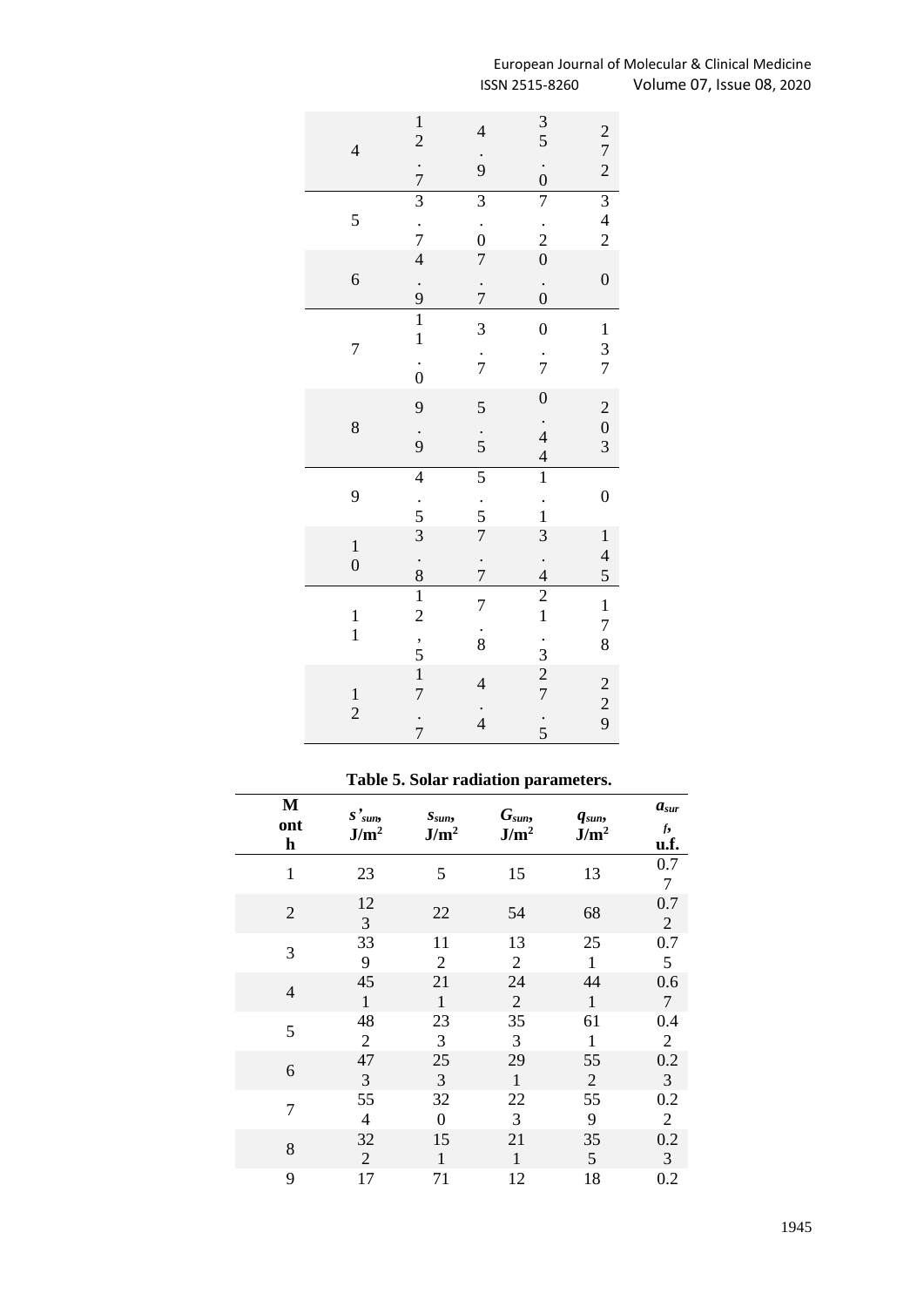#### European Journal of Molecular & Clinical Medicine ISSN 2515-8260 Volume 07, Issue 08, 2020

|    |                      |              |              | 8  |                    |
|----|----------------------|--------------|--------------|----|--------------------|
| 10 | 10<br>$\overline{2}$ | 23           |              | 95 | 0.6                |
| 11 | 44                   |              | 19           | 25 | 0.7<br>$\mathbf 3$ |
| 12 |                      | $\mathbf{R}$ | $\mathbf{R}$ |    | 0.7<br>9           |

The temperature of soil at zero depth yearly amplitudes is 0.68  $\degree$ C. To get the required temperature, Thickness coefficient of snow cover is 1.079, ie. Little increases the snow cover thickness (Table 4). The span of the analysis is 5 years. The statements were solved through FDA Methodology.

#### **3. RESULTS AND DISCUSSION**

In this investigation to solve the governing equations by using Newton mathematical technique and various combination of parameters of heat transfer obtain from sugar radiation are analyzed. The moisture contains surrounding the equipment results negligible amount of impact over the performance. Fig. 4 show that predicts the nature of time dependence of the average refrigerant film thickness in condenser.



**Figure 4. The time dependence of the average refrigerant film thickness in condenser**

Investigation of dependence in above Figure predicts that maximum thermal resistance to the condensate film is not higher than  $1.039e-4$  m<sup>2</sup>⋅K/W. This amount is significantly lower than the thermal resistance of the condenser, that is about 2.383e-2  $m^2$ -K/W. The error was developed by the absence of a film in the analysis is within the error of mathematical investigation method .

Thermal resistance of refrigerant film does not affect the freezing radious. The condition of the isotherm of 0.69 ºC in the calculation without the film is not shown here, so that no visible differences during comparison to the calculation where the film was taken into account. ProblemNo 3 solved.

Fig. 5 predicts the estimated temperature distribution, in the soil around the thermosyphon.Freezing radius  $r_f$  at a depth of  $z=4.9m$  is shown. A cold temperature zone is formed near the thermosyphon.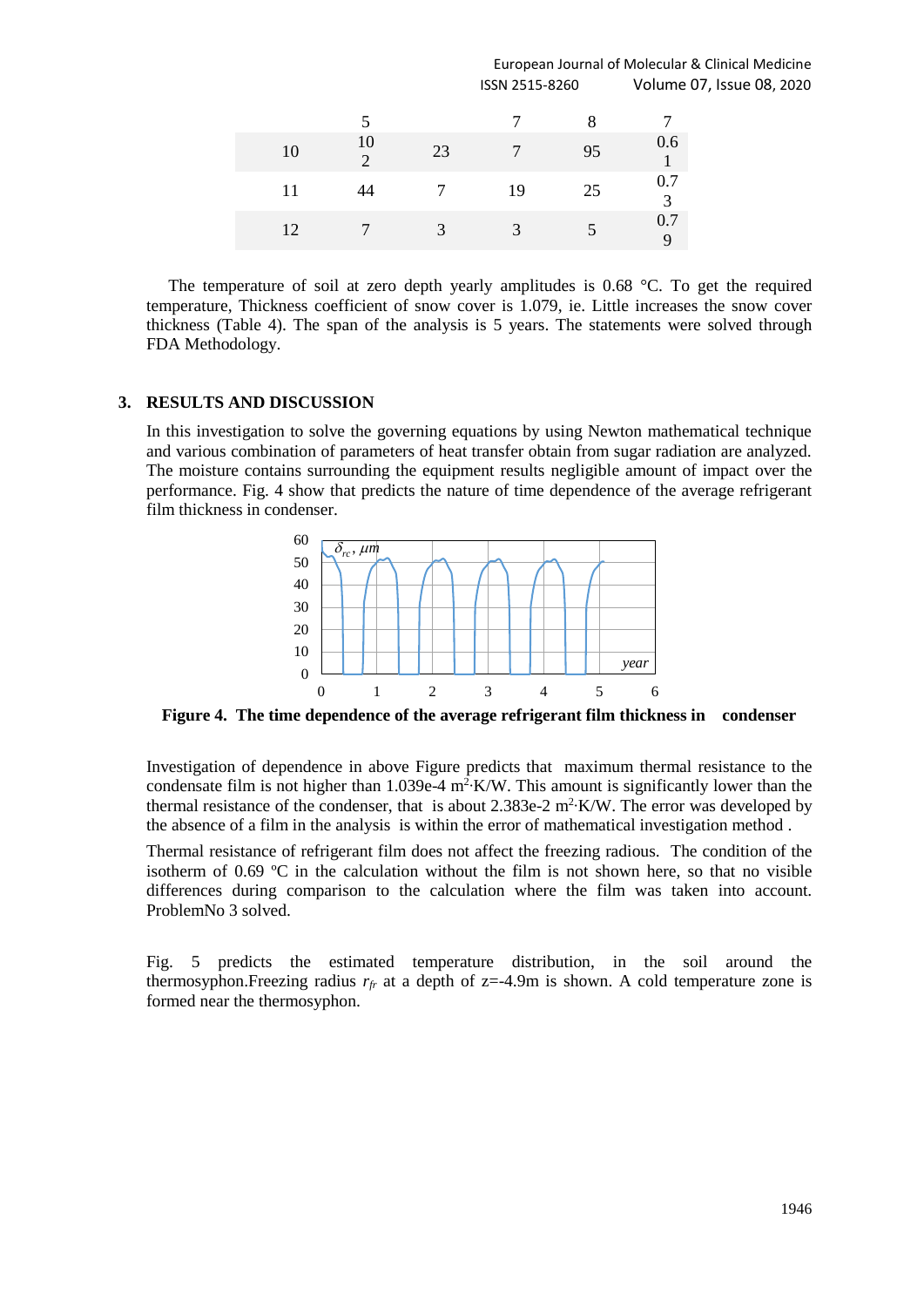

**Fig. 5. The expected temperature distribution in the soil around the thermosyphon.**

Fig.6 Ttemperature dynamics at the points *r*=*r<sub>fr</sub>* for proposed model & the model given in [12].



**Figure** 6. Temperature dynamic, distance  $r = r_f$  and  $z = 5m$ .

Mathematical investigation predicts that after 5 years, temperature of the soil in the proposed model, is 0.59 °C at a distance  $r_f=1.57$  m from the central axis. At the same time, the calculation according to the model in [12] give the distance $r_f = 2.03$  m. Thus, the calculation according to the authors' model of thermosyphon leads to reduction in the radius of freezing by 18%..

#### **4. CONCLUSION**

The investigator have developed the formula for analyzing the average film thickness of liquid refrigerant used on the inner surface  $\&$  in all parts of the thermosyphon: condenser, overground pipe, underground heat insulated pipe, evaporator  $(23) - (26)$ . The mathematical investigation predicts the thermal resistance of refrigerant film is second orders less as compare the thermal resistance of the condenser. Thus the experimental analysis for the temperature regime of soil is possible without considering the refrigerant film thickness. The expressions for analyzing absorbed ,direct, diffuse & reflected solar radiation by the condenser & over ground pipe is obtained (38). Useful data for a formula coincide with meteorological parametric range: direct normal irradiance, direct horizontal irradiance, diffuse horizontal irradiance, albedo of ground surface. Comparison of present model with the model given in [12] is done. The considerable difference between the models is found in the method of calculation of absorbed solar radiation in condenser and over ground pipe of a thermosyphon. The outcome analysis of two models of system two-phase thermosyphon – soil – atmosphere gives that the proposed model minimizing the freezing radius & the maximal gap between thermosyphons by 17%.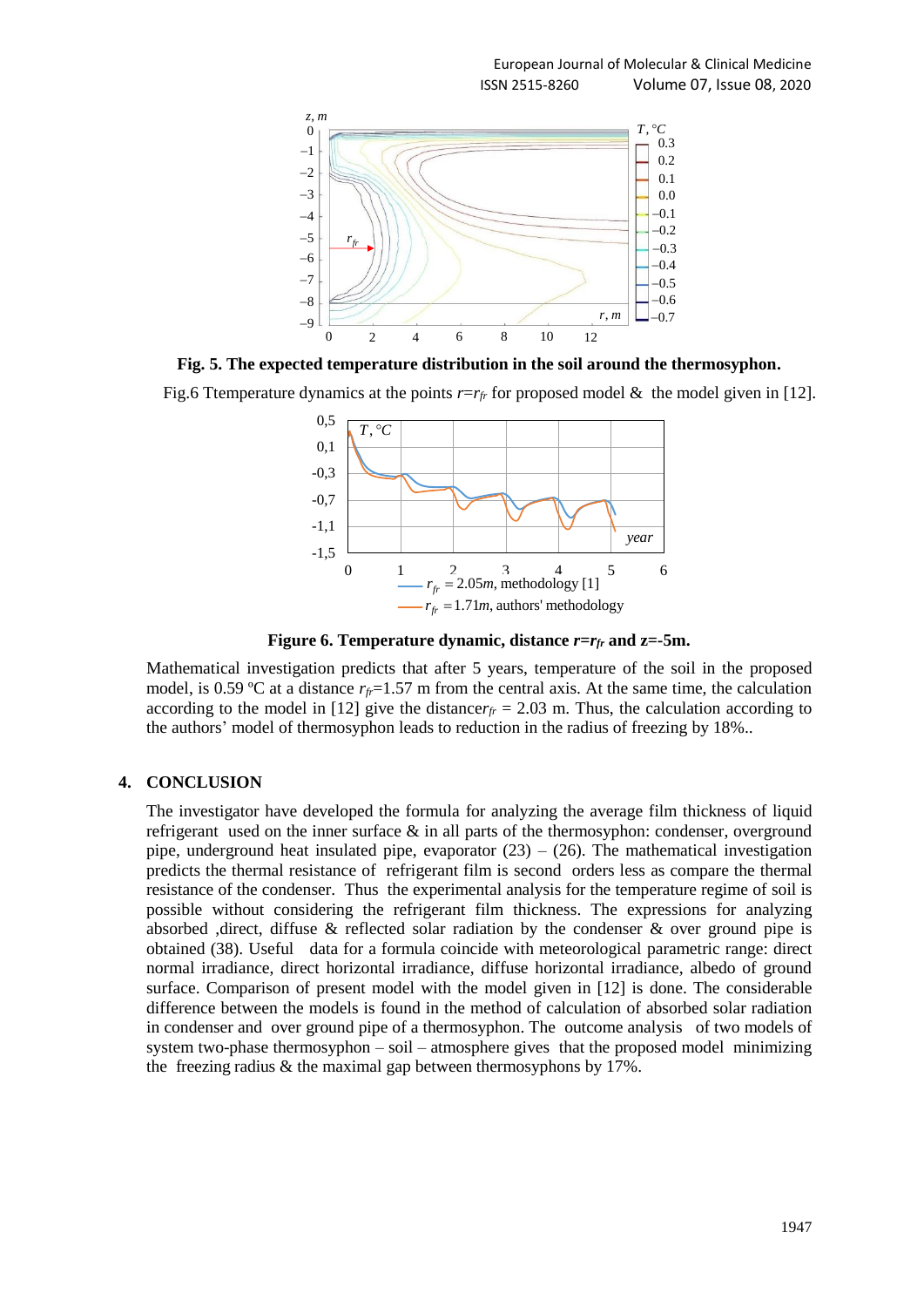| <b>Nomenclatures</b>                                                                            |                                                                                                                                                                                                                                                                                                                                                                  |  |  |
|-------------------------------------------------------------------------------------------------|------------------------------------------------------------------------------------------------------------------------------------------------------------------------------------------------------------------------------------------------------------------------------------------------------------------------------------------------------------------|--|--|
| $A_{su}$                                                                                        | albedo of ground surface, u.f.                                                                                                                                                                                                                                                                                                                                   |  |  |
| $r\!f$<br>$b_{ai}$                                                                              | back radiation factor of atmosphere, u.f.                                                                                                                                                                                                                                                                                                                        |  |  |
| r<br>$c_{fr}$<br>$c_{\text{soi}}$                                                               | isobaric heat capacity of frozen soil, Jkg <sup>-1</sup> K <sup>-1</sup><br>isobaric heat capacity of soil, $Jkg^{-1}K^{-1}$                                                                                                                                                                                                                                     |  |  |
| l<br>$c_{th}$<br>ed<br>eref<br>er<br>esun<br>fa                                                 | isobaric heat capacity of thawed soil, $Jkg^{-1}K^{-1}$<br>absorbed diffuse solar radiation by condenser, W<br>absorbed reflected solar radiation by condenser, W<br>absorbed solar radiation by condenser butt end, W<br>Absorbed diffuse solar radiation by thermosyphon, W<br>surface area of solar radiation diffusion in the<br>atmosphere, m <sup>-2</sup> |  |  |
| fcon<br>G<br>$G_s$                                                                              | condenser area, m <sup>-2</sup><br>acceleration of gravity, $m s-2$<br>diffuse horizontal irradiance, Wm <sup>-2</sup>                                                                                                                                                                                                                                           |  |  |
| un<br>ha<br>J<br>$K_c$                                                                          | vertical distance from the surface of the condenserto<br>the surface of solar radiation diffusion, m<br>flow of liquid refrigerant, $kgs^{-1}$<br>overall heat transfer coefficient of condenser, $Wm^{-1}K^{-1}$                                                                                                                                                |  |  |
| on<br>$K_e$                                                                                     | overall heat transfer coefficient of evaporator, Wm <sup>-1</sup> K <sup>-1</sup>                                                                                                                                                                                                                                                                                |  |  |
| vp<br>$K_o$<br>g<br>$K_u$                                                                       | overall heat transfer coefficient ofovergroundpipe,<br>$Wm^{-1}K^{-1}$<br>overall heat transfer coefficient of undergroundpipe,                                                                                                                                                                                                                                  |  |  |
| g<br>$L_{rf}$<br>$L_{w}$<br>$l_{con}$<br>$l_{evp}$<br>$l_{og}$<br>$l_{ug}$<br>$n_a$<br>$n_{co}$ | $Wm^{-1}K^{-1}$<br>heat of refrigerant vaporization, $J kg^{-1}$<br>heat of fusion, Jkg <sup>-1</sup><br>length of condenser, Wm <sup>-1</sup><br>length of evaporator, Wm <sup>-1</sup><br>length ofovergroundpipe, Wm <sup>-1</sup><br>length of underground pipe, $Wm^{-1}$<br>inner ground-normal vector<br>condenser surface normal vector                  |  |  |
| n<br>$n_{su}$                                                                                   | outward ground-normal vector                                                                                                                                                                                                                                                                                                                                     |  |  |
| rf<br>Pr                                                                                        | Prundtl number of air, d.l.                                                                                                                                                                                                                                                                                                                                      |  |  |
| a<br>$Q_i$                                                                                      | inward heat flux on the surface of the ground, $Wm-2$                                                                                                                                                                                                                                                                                                            |  |  |
| nw<br>$Q_{s}$                                                                                   | global horizontal irradiance, $Wm^{-2}$                                                                                                                                                                                                                                                                                                                          |  |  |
| un<br>$q_{co}$                                                                                  | linearheatsourcein condenser, Wm <sup>-1</sup>                                                                                                                                                                                                                                                                                                                   |  |  |
| $\boldsymbol{n}$<br>$q_{ev}$                                                                    | linearheatsourceinevaporator, Wm <sup>-1</sup>                                                                                                                                                                                                                                                                                                                   |  |  |
| $\boldsymbol{p}$<br>$q_{og}$<br>$q_t$                                                           | linearheatsourceinovergroundpipe, Wm <sup>-1</sup><br>linearheatsourceinthermosyphon, Wm <sup>-1</sup>                                                                                                                                                                                                                                                           |  |  |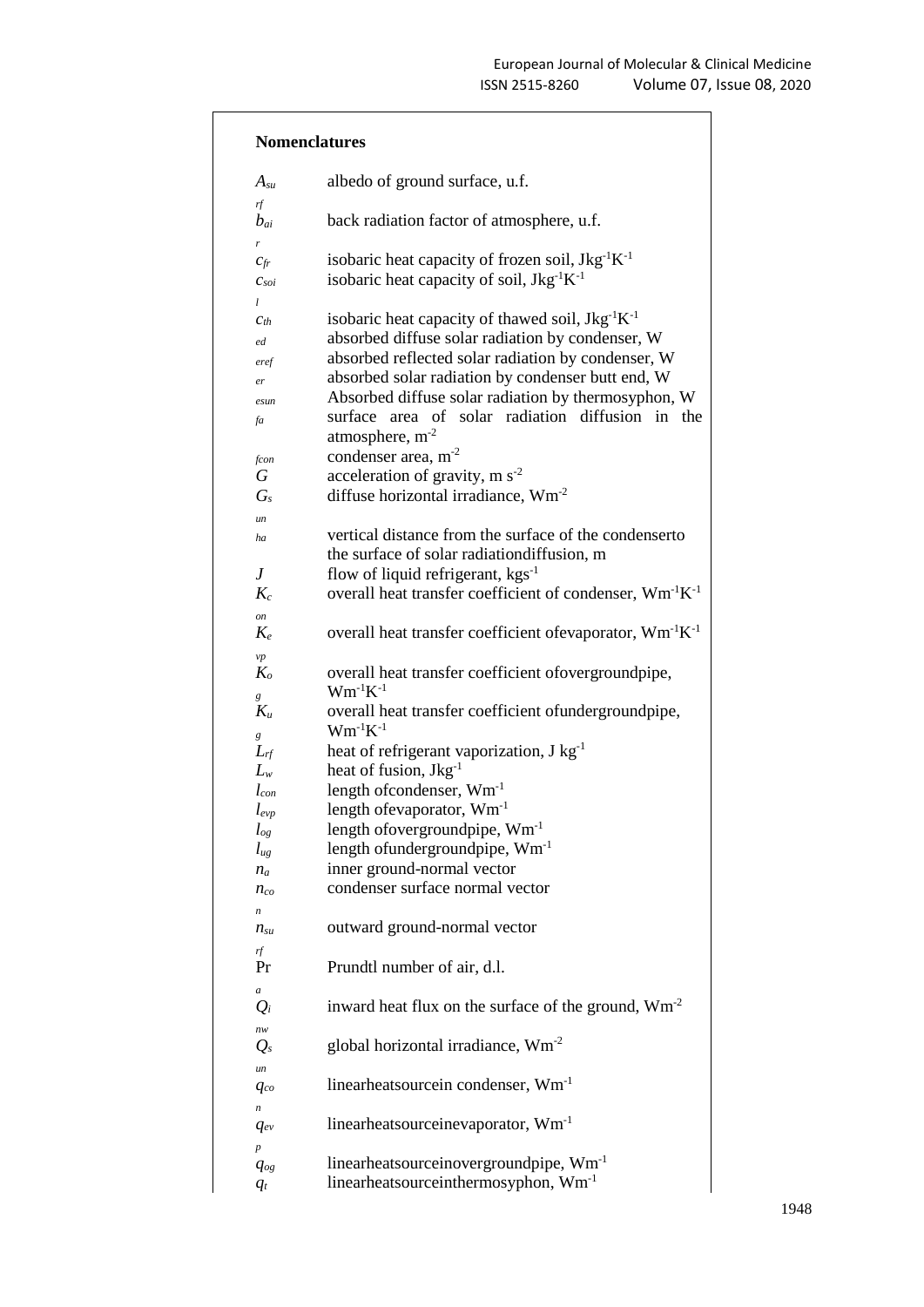| $q_{ug}$                     | linearheatsourceinundergroundpipe, Wm <sup>-1</sup>                                                    |
|------------------------------|--------------------------------------------------------------------------------------------------------|
| $\boldsymbol{R}$             | distance from the surface of the condenserto the                                                       |
|                              | surface of solar radiation diffusion, m                                                                |
| $R_c$                        | condenser radius, m                                                                                    |
| on                           |                                                                                                        |
| $R_{ev}$                     | evaporator radius, m                                                                                   |
| $\boldsymbol{p}$             |                                                                                                        |
| $R_r$                        | fin radius, m                                                                                          |
| $\boldsymbol{R}$             | projection of R on the surface of the ground, m                                                        |
| $r_f$                        | radius of freezing, m                                                                                  |
| S                            | the distance between fins, m                                                                           |
| $S_N$                        | surface of unfinned area of condenser, $m2$                                                            |
| $S_{\mathcal{S}\mathcal{U}}$ | direct horizontal irradiance, Wm <sup>-2</sup>                                                         |
| n<br>$S^{'}_{s}$             |                                                                                                        |
|                              | direct normal irradiance, $W m-2$                                                                      |
| un<br>$S_{\nu}$              | direct vertical irradiance, $Wm^{-2}$                                                                  |
| $\boldsymbol{T}$             | time, s                                                                                                |
| T                            | temperature of soil, K                                                                                 |
| $T_{ai}$                     | temperature of air, K                                                                                  |
| r                            |                                                                                                        |
| $T_{\textit{bf}}$            | soil freezing point, K                                                                                 |
| $T_{g}$                      | temperatureofrefrigerantgaseous phase, K                                                               |
| $T_{in}$                     | soil freezing interval, K                                                                              |
| $\mathfrak{t}$               |                                                                                                        |
| $V_a$                        | wind speed, $ms^{-1}$                                                                                  |
| $z_0$                        | ground level, m                                                                                        |
| Zev                          | top ofevaporator, m                                                                                    |
| $\boldsymbol{p}$             |                                                                                                        |
| $z_{lo}$                     | bottom of thermosyphon, m                                                                              |
| w                            |                                                                                                        |
| $\mathcal{Z}up$              | topofthermosyphon, m                                                                                   |
|                              |                                                                                                        |
| reek Symbols                 | convective heat transfercoefficient for overground                                                     |
| $\alpha_N$                   |                                                                                                        |
|                              | pipe,<br>$W·m-2·K-1$                                                                                   |
| $\alpha_r$                   | convective heat transfercoefficient for condenser fin,                                                 |
|                              | $W·m-2·K-1$                                                                                            |
| $\alpha_R$                   | convective heat transfercoefficientfor side surface of<br>condenser fin, $W \cdot m^{-2} \cdot K^{-1}$ |
| $a_{su}$                     | convective heat transfercoefficient on the surface of                                                  |
| rf                           | the ground, $W \cdot m^{-2} \cdot K^{-1}$                                                              |
| $\psi_c$                     | condenser wall thickness, m                                                                            |
| on                           |                                                                                                        |
|                              |                                                                                                        |

- *Ψev* evaporator wall thickness, m
- *p ψr* refrigerant film thickness, m
- *Ψr0* initial refrigerant film thickness, m
- *Ψra* average refrigerant film thickness, m
- *δrc* refrigerant film thickness in lowest point of condenser, m
- *Ψre* average refrigerant film thickness in evaporator, m
- *a Ψrc* average refrigerant film thickness in condenser, m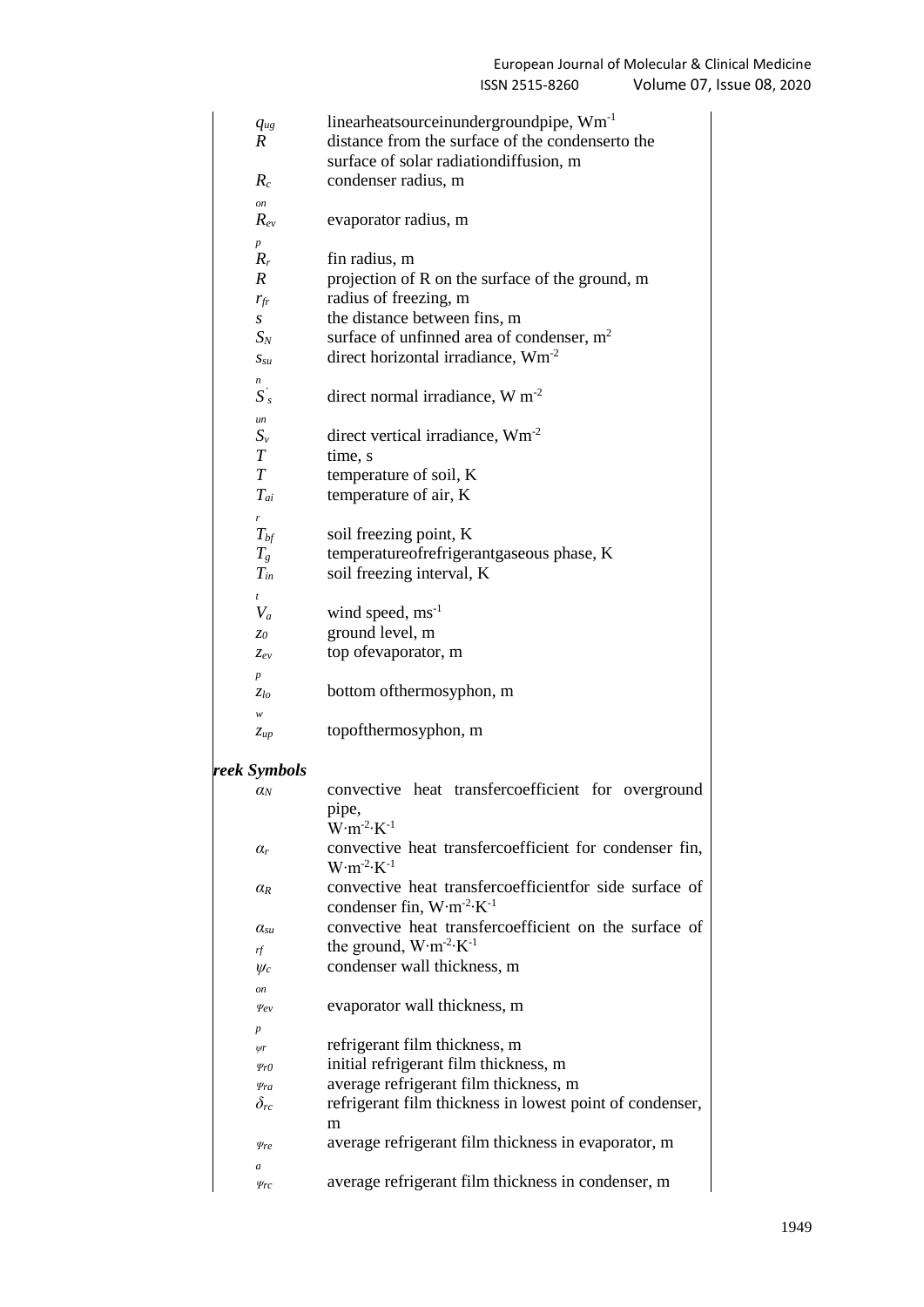| $\overline{a}$   |                                                                                |
|------------------|--------------------------------------------------------------------------------|
| $\psi_{ro}$      | average refrigerant film thickness in overground pipe,                         |
| $\overline{a}$   | m                                                                              |
| $\psi_{ru}$      | average refrigerant film thickness in underground                              |
| $\boldsymbol{a}$ | pipe, m                                                                        |
| $\psi_{sn}$      | snow thickness, m                                                              |
| OW               |                                                                                |
| $\gamma con$     | emissivity of condenser surface, u.f.                                          |
| yog              | emissivity of overground pipe surface, u.f.                                    |
| ysur             | emissivity of ground surface, u.f.                                             |
| $\int$           |                                                                                |
| Θ                | angle in a cylindrical coordinate system, rad                                  |
| ηa               | thermal conductivity of air, $W m^{-1}K^{-1}$                                  |
| $\eta$ co        | thermal conductivity of condenser material, $W m^{-1}K^{-1}$                   |
| n                |                                                                                |
| nevp             | thermal conductivity of evaporator material, W m <sup>-1</sup> K <sup>-1</sup> |
| ηfr              | thermal conductivity of frozen soil, $W m^{-1}K^{-1}$                          |
| ηhi              | thermal conductivity of heat insulation, $W m^{-1}K^{-1}$                      |
| $\eta R$         | thermal conductivity of material of finning, W m <sup>-1</sup> K <sup>-1</sup> |
| ηrf              | thermal conductivity of refrigerant, $W m^{-1}K^{-1}$                          |
| $\eta$ th        | thermal conductivity of thawed soil, $W m^{-1}K^{-1}$                          |
| $v_a$            | air viscosity, m <sup>2</sup> s <sup>-1</sup>                                  |
| $v_{rf}$         | liquid refrigerant viscosity, $m^2s^{-1}$                                      |
| $\rho$ rf        | density of liquidrefrigerant, kgm <sup>-3</sup>                                |
| $\rho_{so}$      | density of soil, kg $m^{-3}$                                                   |
| il               |                                                                                |
| $\rho_{sk}$      | density of dry soil, kg $m^{-3}$                                               |
| $\rho_{w}$       | content of water in the soil, kg $m^{-3}$                                      |
| tot              |                                                                                |
| $\rho_{w}$       | maximal content of water in the soil, $kg \, \text{m}^{-3}$                    |
| max              |                                                                                |
| $\rho_{w}$       | content of non-freezingwater in the soil, $kg \, \text{m}^{-3}$                |
| nf               |                                                                                |
| $\rho_{sn}$      | density of the snow, kg $m^{-3}$                                               |
| ow               |                                                                                |
| $\sigma_{0}$     | Stefan Boltzmann's constant, W m <sup>-2</sup> K <sup>-4</sup>                 |
| $\varphi_a$      | angle between $R$ and $n_a$                                                    |
| $\varphi_{co}$   | angle between $R$ and $n_{con}$                                                |
| n                |                                                                                |
| $v$ .            | divergence operator                                                            |
| V                | gradient operator                                                              |
|                  |                                                                                |

#### **REFERENCES**

- [1]. Lisin, Y.V.; Sapsaj, A.N.; Pavlov, V.V.; Zotov, M.Yu.; and Kaurkin, V.D. (2014). Selection of optimal solutions for laying an oil pipeline to ensure reliable operation of the Zapolyarye - NPS Pur-Pe based on thermal calculations.*Transportation and storage of petroleum products and hydrocarbons*, 1, 5-16.
- [2]. Ershov, E.D. (1995). *Physical and chemical bases of permafrost studies*(1th ed.).Moscow: Lomonosov Moscowstate university.
- [3]. Kalyuzhnyy, I.L.; and Lavrov, S.A. (2012). *Hydrophysical processes in the catch basin: Experimental studies and modeling*(1th ed.). St. Peterburg: Nestor-Istoriya.